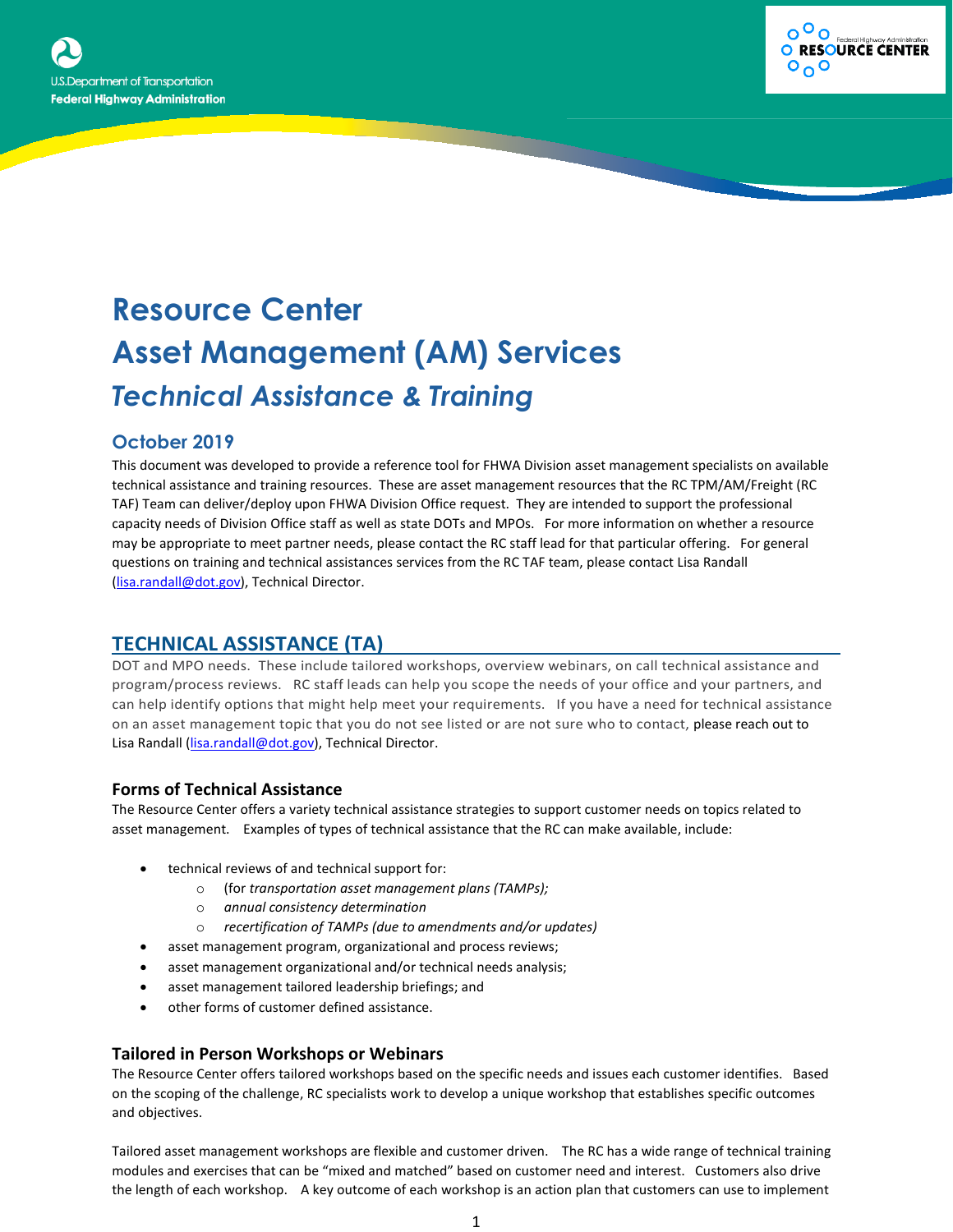specific strategies and improved identified during the workshop. Presentations by state, local and regional participants are encouraged and part of the design of each tailored workshop.

In addition to in person workshops, the Resource Center TAF team also provides a number of knowledge transfer activities through a webinar format. These can be high level overviews of a particular asset management topic or a more detailed examination of a technical or program area. These webinar sessions are led by a RC TAF team member and include a mix of training, discussion and web based interactivity. Sessions are generally one to 4 hours in length but can be shorter or longer based on customer need and interest.

Below is a subset of possible technical assistance topics that the RC TAF team offers in the areas of asset management. If you do not see a topic where your organization has a specific challenge or need, please contact Lisa Randall, the team's Technical Director, to see what additional options might be available.

| <b>Tailored in Person</b>                           | <b>Description</b>                                                                                                                                                              | <b>RC POC</b>                            |  |
|-----------------------------------------------------|---------------------------------------------------------------------------------------------------------------------------------------------------------------------------------|------------------------------------------|--|
| <b>Workshops or Virtual</b>                         |                                                                                                                                                                                 |                                          |  |
| <b>Webinars</b>                                     |                                                                                                                                                                                 |                                          |  |
| <b>Implementing Asset</b><br>Management--Basics of  | Tailored workshop with resulting action plan or virtual webinar. Length varies.                                                                                                 | Brian Betlyon<br>Christina Leach         |  |
| <b>Transportation Asset</b>                         | Builds awareness of the basic concepts, methods, approaches and requirements for                                                                                                | Vidya Mysore                             |  |
| <b>Management Plan</b>                              | federal Transportation Asset Management Plans (TAMPs). Highlights aspects of                                                                                                    | Jocelyn Jones                            |  |
|                                                     | effective TAMPs including visualization and presentation information as well as impacts<br>of leadership, risk management and organizational structure. Reviews lessons learned |                                          |  |
|                                                     | from the first round of Final TAMPs, case studies and examples for discussion and                                                                                               |                                          |  |
|                                                     | potential transferability.                                                                                                                                                      |                                          |  |
| <b>Implementing Asset</b><br>Management--           | Tailored workshop with resulting action plan or virtual webinar. Length varies.                                                                                                 | Vidya Mysore<br>Brian Betlyon            |  |
| <b>Performance Gap Analysis</b>                     | Builds awareness of the concepts, methods and approaches for performance gap and                                                                                                | Eric Pihl                                |  |
| and Life Cycle Planning                             | life cycle planning and the requirements for these elements in federal TAMPs. Provides                                                                                          |                                          |  |
|                                                     | key considerations and how these processes provide foundational outputs for TAMP<br>and asset management decisions. Highlights case studies and examples for discussion         |                                          |  |
|                                                     | and potential transferability.                                                                                                                                                  |                                          |  |
|                                                     | Tailored workshop with resulting action plan or virtual webinar. Length varies.                                                                                                 | Brian Betlyon                            |  |
| <b>Implementing Asset</b><br>Management--Investment |                                                                                                                                                                                 | Jocelyn Jones<br>Vidya Mysore            |  |
| <b>Strategies and Financial</b>                     | Builds awareness of concepts and foundational understanding of financial planning and                                                                                           |                                          |  |
| Planning                                            | investment strategies. Provides case study examples for how to document financial                                                                                               |                                          |  |
|                                                     | information in TAMPs and how financial planning information and considerations                                                                                                  |                                          |  |
|                                                     | impacts the prioritization of investment strategies. Reviews approaches to the<br>development of investment strategies and provides example case studies for review             |                                          |  |
|                                                     | and discussion.                                                                                                                                                                 |                                          |  |
| <b>Implementing Asset</b>                           | Tailored workshop with resulting action plan or virtual webinar. Length varies.                                                                                                 | Vidya Mysore                             |  |
| Management-                                         |                                                                                                                                                                                 |                                          |  |
|                                                     |                                                                                                                                                                                 | Specialists from                         |  |
| <b>Management Systems</b>                           | Builds awareness of the role of management systems for TAMPs and effective asset                                                                                                | <b>RC Pavements</b><br>and RC Structures |  |
|                                                     | management programs. Highlights connections between management systems other<br>TAMP elements. Presents high level information for mid and senior level managers                |                                          |  |
|                                                     | and executives. In-depth technical assistance on pavement and bridge management                                                                                                 |                                          |  |
|                                                     | systems is also available from the RC Pavement & Materials team and the RC                                                                                                      |                                          |  |
| <b>Implementing Asset</b>                           | Structures team.                                                                                                                                                                | Christina Leach                          |  |
| Management--                                        | Tailored workshop with resulting action plan or virtual webinar. Length varies.                                                                                                 | Jocelyn Jones                            |  |
| <b>Coordination with Other</b>                      | Builds awareness of and identifies strategies for fostering effective coordination that is                                                                                      |                                          |  |
| <b>Asset Owners</b>                                 | based on strong cooperation and, is comprehensive and ongoing between state DOTs,<br>and other owners of the NHS. Owners could include cities, counties, toll authorities,      |                                          |  |
|                                                     | and/or federal agencies.                                                                                                                                                        |                                          |  |
| <b>Implementing Asset</b>                           | Tailored workshop with resulting action plan or virtual webinar. Length varies.                                                                                                 | Christina Leach                          |  |
| <b>Management-Work Types</b>                        | Builds awareness of approaches to align state DOT work types with the five Federal                                                                                              | Jocelyn Jones                            |  |
|                                                     | work types specified in federal asset management requirements. Highlights how work                                                                                              |                                          |  |
|                                                     | types affect all other TAMP elements (such as investment strategies, gap analysis etc).                                                                                         |                                          |  |
| <b>Implementing Asset</b>                           | Tailored workshop with resulting action plan or virtual webinar. Length varies.                                                                                                 |                                          |  |
| Management-Integration<br>of TAMPs with STIPS and   |                                                                                                                                                                                 |                                          |  |
| other Performance Based                             | Reviews connections of TAMPS with State Transportation Improvement Programs                                                                                                     |                                          |  |
| Plans                                               | (STIPS), long range plans and other performance based plans (such as state freight                                                                                              |                                          |  |
|                                                     | plans and safety plans). Highlights connections between investment strategies,                                                                                                  |                                          |  |
|                                                     | projects and alignment with annual consistency determination. Highlights approaches<br>to foster integration and alignment between various performance based plans and          |                                          |  |